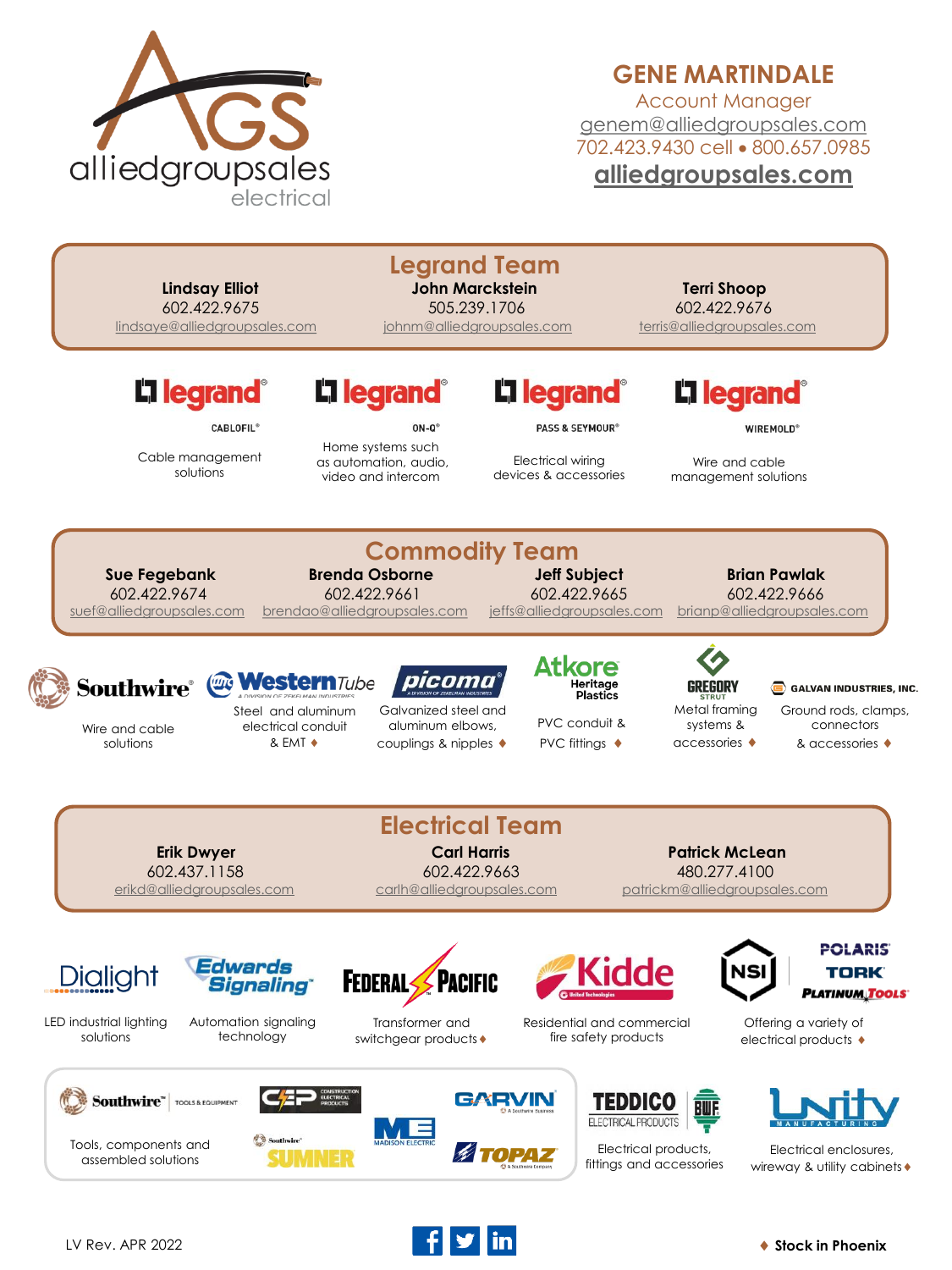

## **DON KAMINSKI**

Account Manager [donk@alliedgroupsales.com](mailto:donk@alliedgroupsales.com) 602.615.2100 cell • 800.657.0985 **[alliedgroupsales.com](http://www.alliedgroupsales.com/)**